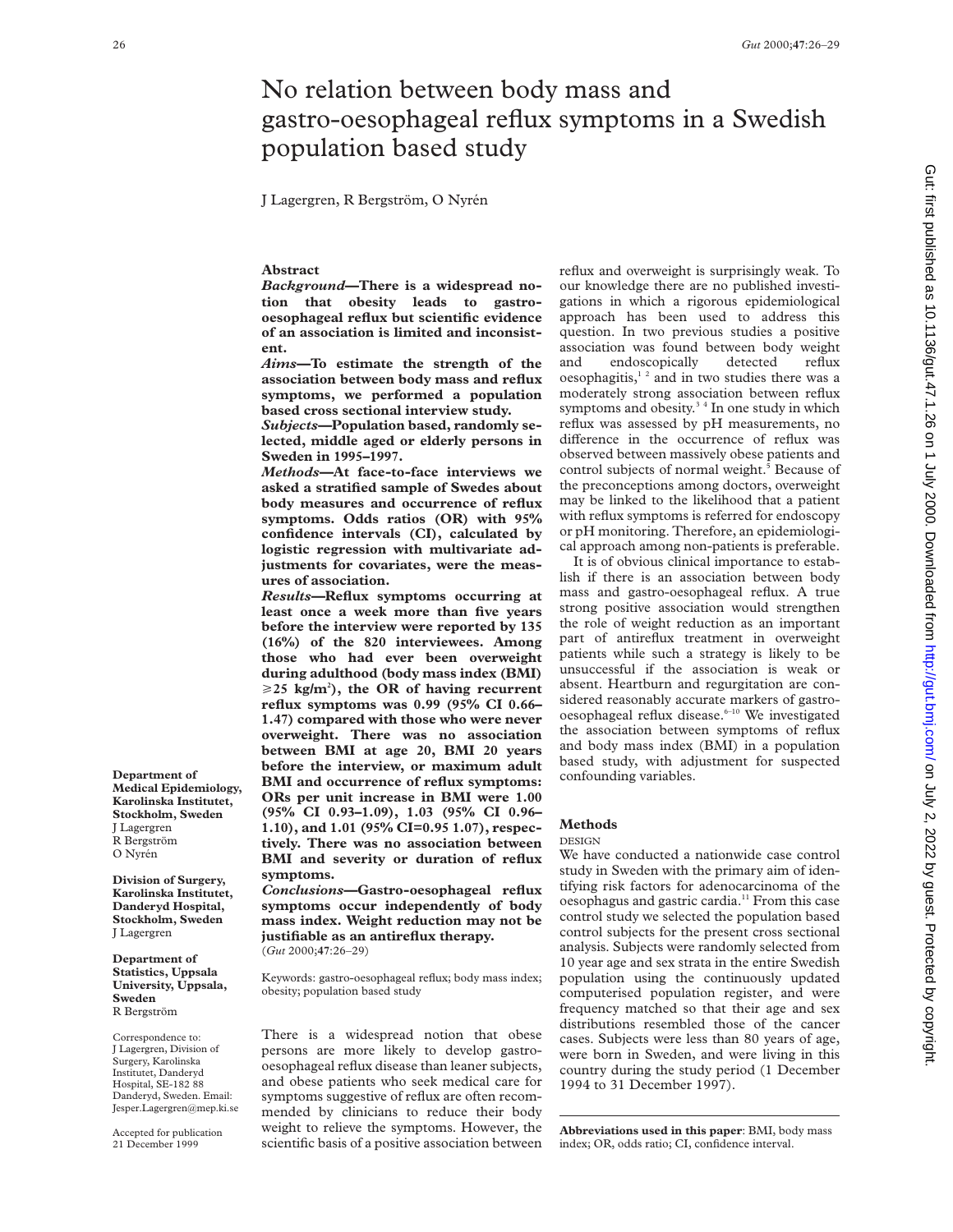## DATA COLLECTION

All subjects underwent computer aided faceto-face interviews by specially trained professional interviewers from Statistics Sweden. We collected information on average adult height, maximum adult weight, weight at age 20, and weight 20 years before the interview. Body mass index (BMI), a validated measure of body mass independent of height, $12$  was calculated as body weight divided by the square of body height in metres (kg/m<sup>2</sup>). Furthermore, subjects were asked about their lifetime history of recurrent heartburn or regurgitation which are the main symptoms of reflux, $6$  but symptoms occurring during the most recent five years before the interview were not included. Reflux was defined as recurrent heartburn or regurgitation occurring at least once a week for a period of no less than one year. Those who reported recurrent reflux symptoms were questioned about symptom duration (number of years), symptom frequency (number of episodes per year/month/week/day), and timing of symptoms (nightly occurrence or not). Finally, we collected detailed information on potential confounding factors which were categorised as follows: age (in five year groups), sex (male/ female), tobacco smoking (non-smokers, former smokers, and current smokers of cigarettes, cigars, and pipes), alcohol use (grams of pure alcohol per week with respondents categorised into four classes), meal sizes (with respondents categorised into three classes), and physical activity during leisure time and at work (with respondents categorised into four classes).

#### STATISTICAL ANALYSES

The relation between the explanatory BMI variables and the dependent dichotomous reflux variable was modelled using logistic regression, estimated by the maximum likelihood method.<sup>13</sup> The basic beta parameters  $(\beta)$ of this model and their standard errors (SE) were converted into odds ratios (OR) and 95% confidence intervals (CI). In analyses of categorised BMI data, the cut off points were based on the WHO classification of overweight and obesity.<sup>14</sup> A BMI value  $\geq 25-30$  represents overweight and BMI >30 indicates obesity. Thus a BMI value <25 is regarded as normal. For quantitative dependent variables such as duration of reflux symptoms, we used linear regression estimated by ordinary least squares. To allow for non-linear relations, BMI was divided into classes and each class was entered into the model as a dummy variable (1 or 0). Hence the parameter shows to what extent individuals in the higher BMI category on average differ from individuals in the reference category  $(BMI \leq 25)$  with regard to the dependent variable. In the baseline model, adjustments were made for age and sex, while in the multivariate analyses we adjusted for all six covariates listed above.

#### **ETHICS**

The study was approved by all regional ethics committees in Sweden. Informed consent was

*Table 1 Characteristics of subjects by reflux symptom status*

|                                                                | Reflux symptoms at least once<br>a week for $\overline{1}$ y or more |                        |  |  |
|----------------------------------------------------------------|----------------------------------------------------------------------|------------------------|--|--|
|                                                                | Yes                                                                  | No                     |  |  |
| n                                                              | 135                                                                  | 685                    |  |  |
| Median age (y)                                                 | 70                                                                   | 68                     |  |  |
| Mean age $(v)$                                                 | 66                                                                   | 66                     |  |  |
| No of males $(\% )$                                            | 118 (87%)                                                            | 561 (82%)              |  |  |
| Ever tobacco smokers*<br>High alcohol consumption <sup>+</sup> | 83 (61%)<br>26 (19%)                                                 | 412 (60%)<br>152 (22%) |  |  |

\*Tobacco smoking status included cigarette, cigar, and pipe smoking and the status two years before the interview was assessed.

†High alcohol consumption was defined as more than 70 g of pure alcohol per week.

obtained from all participants prior to the interview.

## **Results**

Among the selected 1128 population based subjects, 820 (73%) participated in the interview. Non-participation was due to unwillingness in 210 (19%), physical or mental disorders prohibiting an interview in 70 (6%), and incorrect addresses in 28 (2%). The interviewers deemed the quality of the answers about reflux symptoms and body measures to be uncertain in three  $(0.4\%)$  and 15  $(2\%)$  respondents, respectively. Subject characteristics of the 135 (16%) who reported recurrent reflux symptoms were compared with those of the 685 individuals who did not. There were no differences in the frequency of tobacco smoking or alcohol consumption between these groups, and age and sex distributions were similar (table 1).

We analysed maximum adult BMI, BMI 20 years before the interview, and BMI at age 20 as explanatory variables. As true obesity was rare at age 20 and 20 years before the interview, we combined overweight and obesity in the analyses of these two BMI variables. We found no statistically significant associations between overweight and/or obesity and gastrooesophageal reflux in the analyses of any of the three BMI variables. All point estimates were close to unity (table 2). Among those who had ever been overweight or obese (BMI  $\geq$  25), the adjusted OR was 0.99 (95% CI 0.66–1.47) compared with those who had never been overweight. Analyses with the BMI variables in continuous forms confirmed the absence of any tendency towards an association (table 2). Multivariate adjustments for potential confounding factors did not substantially alter any of the age or sex adjusted estimates (table 2).

To determine if increasing severity of reflux symptoms was associated with BMI, we constructed a symptom severity score.<sup>11</sup> This score included: (1) symptom characteristics (heartburn only, 1 point; regurgitation only, 1 point; heartburn and regurgitation combined 1.5 points); (2) occurrence of nightly symptoms (yes, 2 points; no, 0 points); and (3) symptom frequency (once a week, 0 points; 2–6 times/week, 1 point; 7–15 times/week, 2 points; >15 times/week, 3 points). These points were summed to produce a total symptom score for each of the 135 individuals with recurrent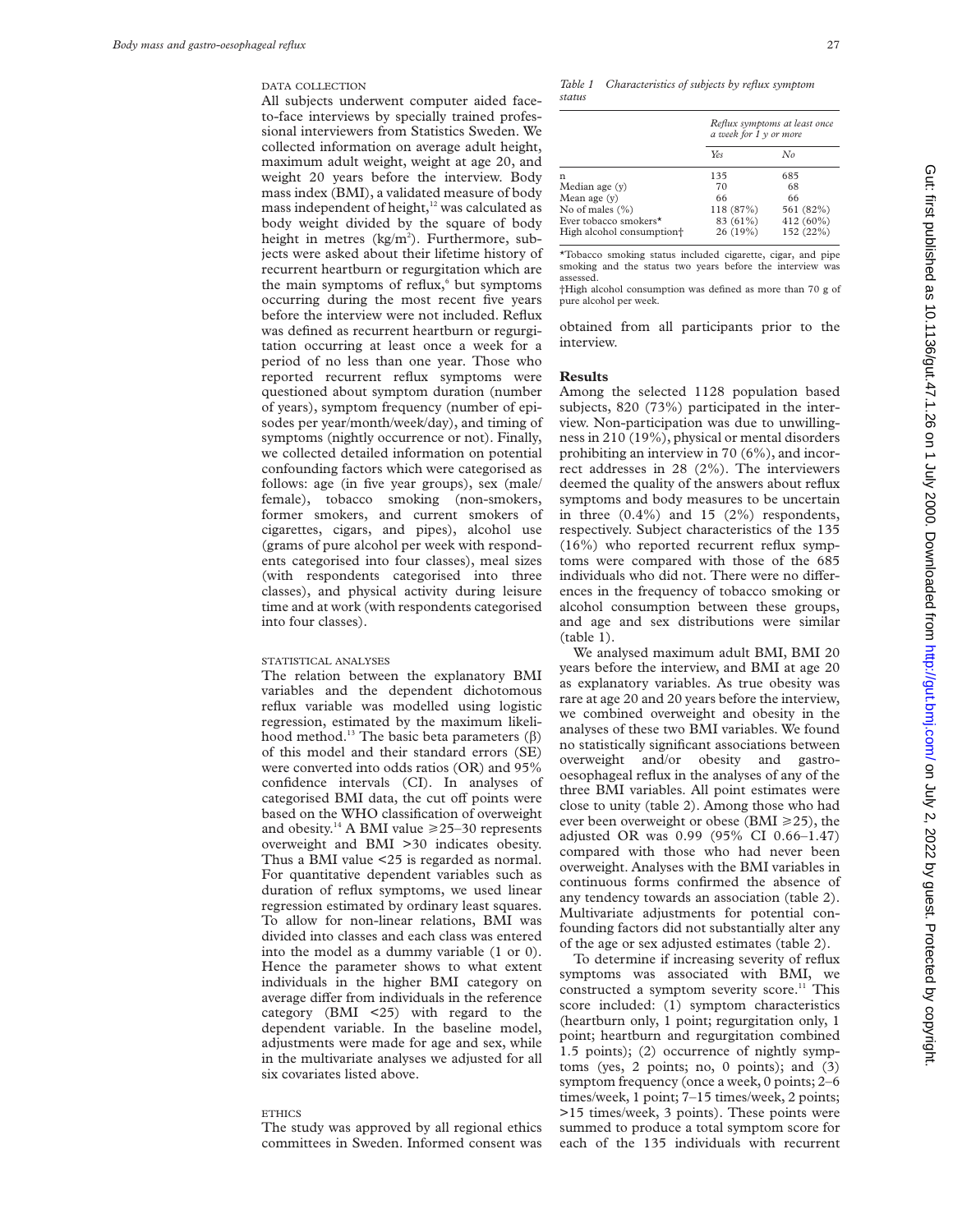*Table 2 Association of body mass index (BMI)\* at the time of maximum adult weight, 20 years before the interview, and at age 20, with risk of gastro-oesophageal reflux†. Age and sex adjusted, and multivariately‡ adjusted odds ratios (OR) and 95% confidence intervals (CI)*

|                                       | $No$ with<br>without reflux | Age and sex adjusted<br>OR (95% CI) | Multivariately<br>adjusted OR<br>$(95\% \text{ CI})$ |
|---------------------------------------|-----------------------------|-------------------------------------|------------------------------------------------------|
| Maximum BMI                           |                             |                                     |                                                      |
| BMI < 25                              | 50/250                      | 1.00 (reference)                    | 1.00 (reference)                                     |
| BMI 25-30 (overweight)                | 63/328                      | $0.94(0.62 - 1.42)$                 | $0.95(0.62 - 1.44)$                                  |
| BMI >30 (obesity)                     | 22/103                      | $1.06(0.61 - 1.86)$                 | $1.13(0.64 - 2.01)$                                  |
| BMI as continuous variable            | 135/685                     | $1.00(0.95 - 1.06)$                 | $1.01(0.95 - 1.07)$                                  |
| BMI 20 years before interview         |                             |                                     |                                                      |
| BMI < 25                              | 94/479                      | 1.00 (reference)                    | 1.00 (reference)                                     |
| $BMI \ge 25$ (overweight or obesity)  | 41/202                      | $0.98(0.65-1.49)$                   | $1.01(0.67-1.54)$                                    |
| BMI as continuous variable            | 135/685                     | $1.02(0.95 - 1.09)$                 | $1.03(0.96 - 1.10)$                                  |
| BMI at age 20                         |                             |                                     |                                                      |
| BMI < 25                              | 125/598                     | 1.00 (reference)                    | 1.00 (reference)                                     |
| BMI $\geq 25$ (overweight or obesity) | 10/83                       | $0.55(0.27-1.09)$                   | $0.54(0.27-1.09)$                                    |
| BMI as continuous variable            | 135/685                     | $1.00(0.93 - 1.08)$                 | $1.00(0.93 - 1.09)$                                  |

\*Body mass index was calculated as body weight divided by the square of body height in metres  $(kg/m<sup>2</sup>)$ .

†Gastro-oesophageal reflux was defined as recurrent and regular heartburn and/or regurgitation occurring at least once a week.

‡Adjustments were made for age, sex, tobacco smoking, alcohol use, meal sizes, and physical activity.

§Odds ratio per unit increase in BMI.

*Table 3* Association between body mass index (BMI)<sup>\*</sup> levels at three different time points *in life and severity of reflux symptoms† analysed in continuous form among 135 individuals with reflux symptoms*

|                                          | Age and sex adjusted |             |                   | Multivariately‡ adjusted |             |               |
|------------------------------------------|----------------------|-------------|-------------------|--------------------------|-------------|---------------|
|                                          | β                    | $SE(\beta)$ | $\mathcal{P}$     | β                        | $SE(\beta)$ | $\mathcal{P}$ |
| Maximum adult BMI                        |                      |             |                   |                          |             |               |
| BMI < 25                                 | $0.0$ (reference)    |             |                   | $0.0$ (reference)        |             |               |
| BMI 25-30 (overweight)                   | $-0.06$              | 0.10        | 0.58              | $-0.06$                  | 0.11        | 0.56          |
| $BMI > 30$ (obesity)                     | $-0.03$              | 0.14        | 0.84              | $-0.02$                  | 0.15        | 0.90          |
| BMI 20 years before interview            |                      |             |                   |                          |             |               |
| RMI < 25                                 | $0.0$ (reference)    |             | $0.0$ (reference) |                          |             |               |
| BMI $\geq 25$ (overweight or<br>obesity) | $-0.05$              | 0.10        | 0.62              | $-0.05$                  | 0.11        | 0.65          |
| BMI at age 20                            |                      |             |                   |                          |             |               |
| RMI < 25                                 | $0.0$ (reference)    |             | $0.0$ (reference) |                          |             |               |
| BMI $\geq 25$ (overweight or<br>obesity) | $-0.27$              | 0.15        | 0.07              | $-0.27$                  | 0.15        | 0.07          |

\*Body mass index was calculated as body weight divided by the square of body height in metres  $(kg/m<sup>2</sup>)$ .

†Severity of gastro-oesophageal reflux was defined according to a reflux score The score included symptom characteristics (heartburn only, 1 point; regurgitation only, 1 point; heartburn and regurgitation combined, 1.5 points), nightly symptoms (yes, 2 points), and symptom frequency (once a week, 0 points; 2–6 times/week, 1 point; 7–16 times/week, 2 points; >16 times/week, 3 points).

‡Adjustments were made for age, sex, tobacco smoking, alcohol use, meal sizes, and physical activity.

> symptoms of reflux. The sum, ranging from 1 to 6.5 points, was the dependent variable in linear regression models restricted to the 135 individuals with reflux symptoms. No significant associations or trends were found between overweight or obesity and increasing severity scores (table 3). This lack of association was evident for all three BMI variables. Multivariate adjustments did not change the  $\beta$  parameter estimates. Hence the symptoms in those with a high BMI were no worse than those in lighter subjects. Moreover, there was no significant association between BMI and reflux symptom duration (data not shown).

#### **Discussion**

Our population based cross sectional study revealed no evidence of an association between BMI and gastro-oesophageal reflux symptoms. Compared with the leanest, obese subjects had no greater propensity for reflux symptoms. Nor did they have more severe reflux or a longer reflux duration than thinner subjects.

Our findings are consistent with the results of two previous studies in massively obese subjects; one showed no differences in oesophageal pH compared with normal weight subjects<sup>5</sup> and the other found no improvement in reflux symptoms or oesophageal pH after weight reduction.15 Our results are in conflict with two case series consisting of patients referred for gastroscopy.<sup>12</sup> In these investigations the average BMI was significantly higher among patients with reflux oesophagitis than in those without. However, given the widespread view of a link between BMI and reflux, doctors may have perceived the symptoms as a natural consequence of obesity. Therefore, obese subjects may first have been recommended to decrease their body weight while thinner subjects could have been referred for gastroscopy more readily and included in the studies. Hence, for selection for endoscopy, obese patients may have had more severe reflux symptoms and a higher prevalence of oesophagitis compared with thinner subjects. Detection bias on the part of the endoscopists is also a possibility. In two studies in uninvestigated subjects there was a positive association between obesity and the occurrence of reflux symptoms<sup>34</sup> but no adjustments were made for potential confounding factors. It is possible that the positive associations previously reported were simply the results of confounding.

There is no generally agreed standard on how to define or measure the occurrence of gastro-oesophageal reflux disease. Both endoscopy and 24 hour pH monitoring have significant limitations. Only about one third of patients with reflux disease have endoscopically detectable signs of reflux.16 The specificity of endoscopic low grade oesophagitis may also be less than ideal. pH measurements in nonoesophagitis cases are limited by ambiguity with regard to appropriate cut off points between disease and normality, in turn due to lack of a gold standard comparison in these cases.17 As reflux symptoms are considered to be reliable and valid indices of gastrooesophageal reflux disease, $6-10$  analysis of the main symptoms, heartburn and regurgitation, is probably the most useful method for diagnosing this condition.<sup>16</sup> However, misclassification of this condition might have driven our measures of association spuriously towards the null. However, lack of association in any of our analyses, including those of symptom severity, argues against an important relation.

There is a risk of under reporting of reflux symptoms in our study if the use of antireflux medication concealed the symptoms effectively. Among the study subjects, however, all who reported regular use of antireflux medication also reported reflux symptoms occurring often enough to be included among the reflux patients. In the adult US population, the proportion of individuals with reflux symptoms occurring at least once a week has been estimated to be 15–20%.18 19 This value is in agreement with our study, where the corresponding proportion was 16%. This conformity seems to indicate good validity of our reflux symptom data and that our randomly selected